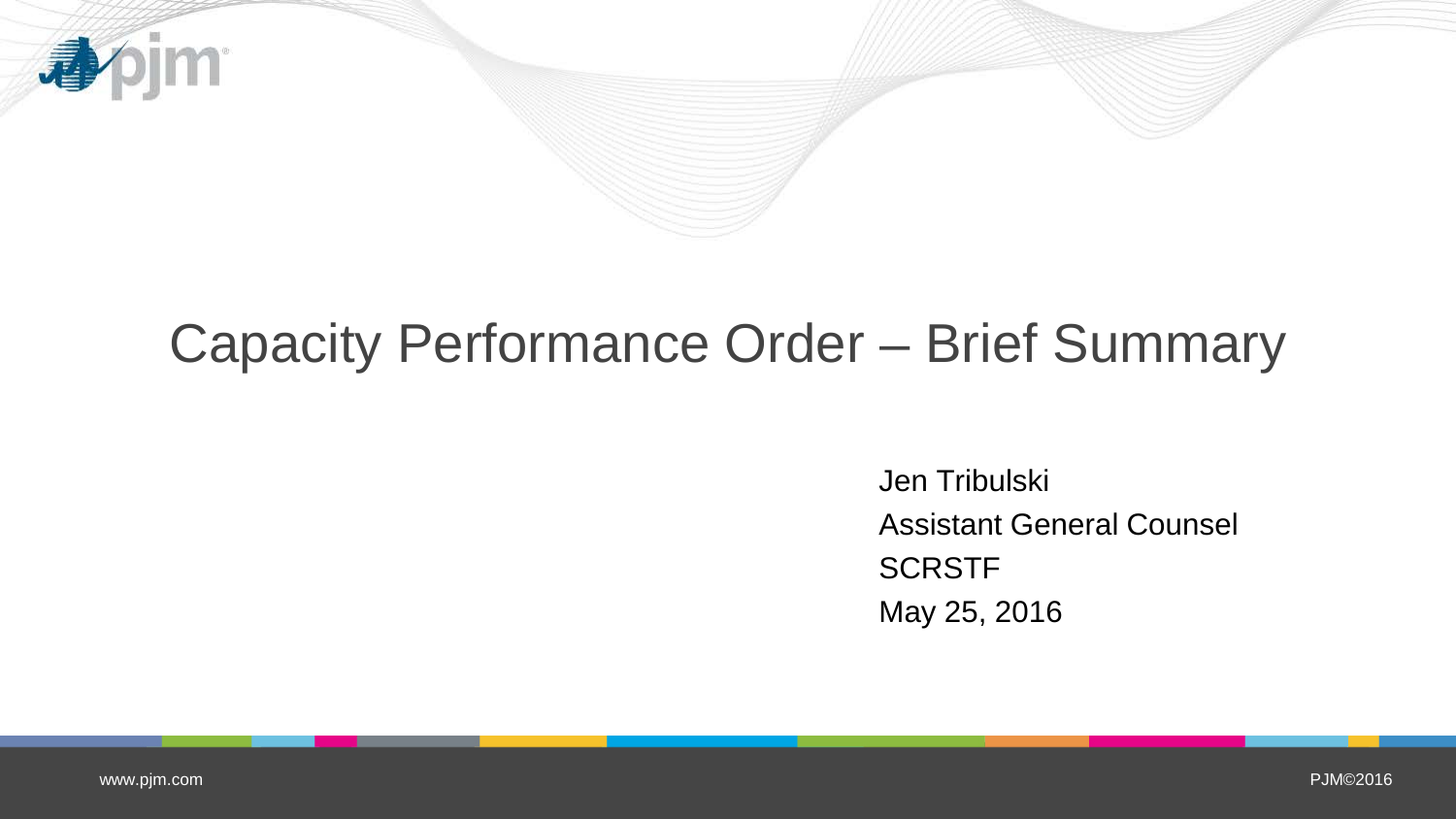

- Issued on May 10, 2016 155 FERC ¶ 61,157
- Denied all requests for rehearing except with respect to use of the term force majeure in the FTR/ARR section (but affirmed Catastrophic Force Majeure proposal)
- Accepted PJM's compliance filing except in a few instances:
	- exceptions to excuses from Non-Performance Charges
	- transition of CP rules to FRR Entities
	- support for CP Quantifiable Risk in Avoidable Cost Rate
	- operating parameters actual constraints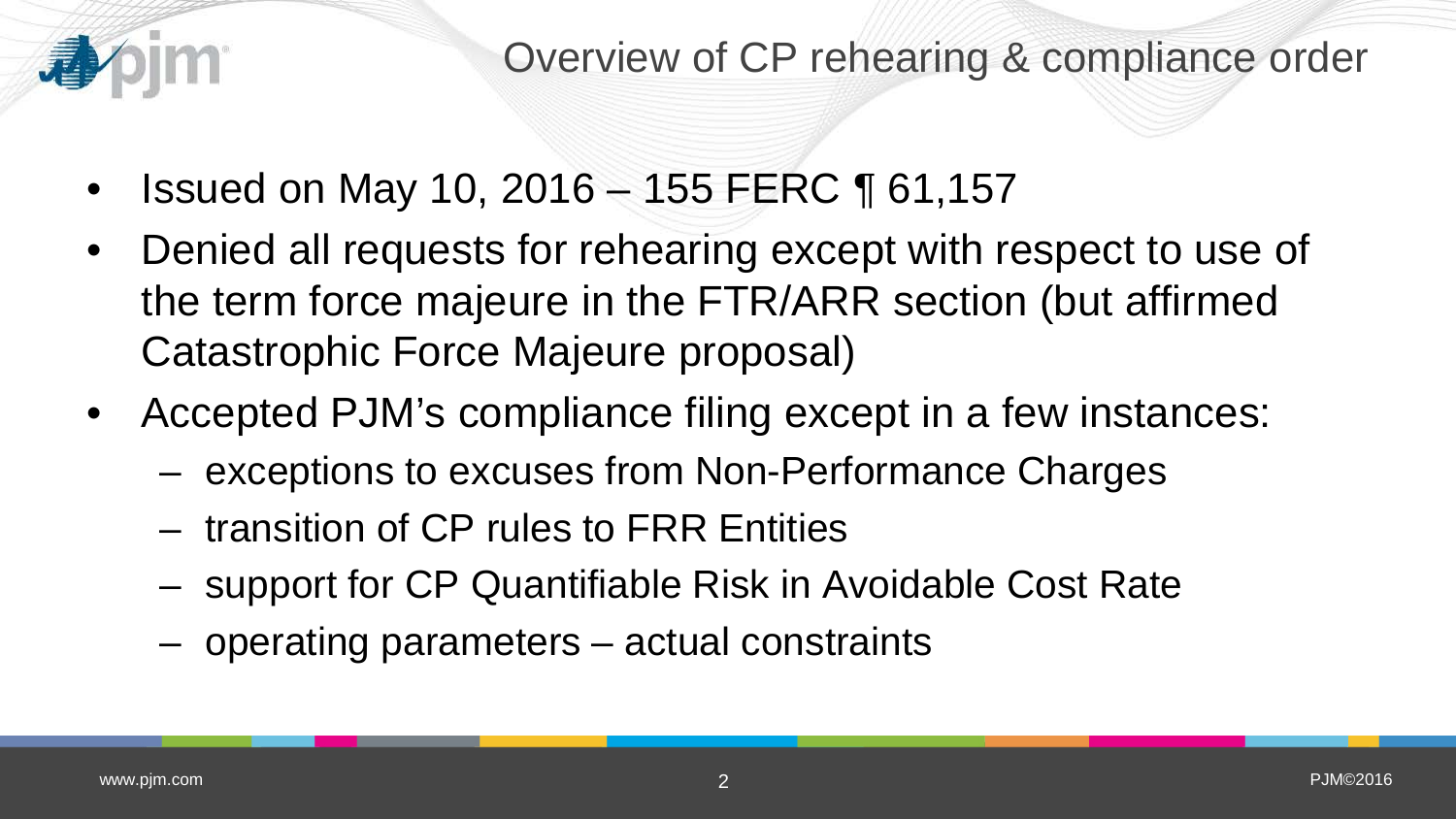

- Affirmed use of aggregation by only certain types of resources which would generally not be able to satisfy annual obligation of a CP resource on its own (P51)
- With respect to aggregating across LDAs, FERC found PJM's proposal to do so (which was contained in a PJM answer) was not fully developed or substantiated (P52)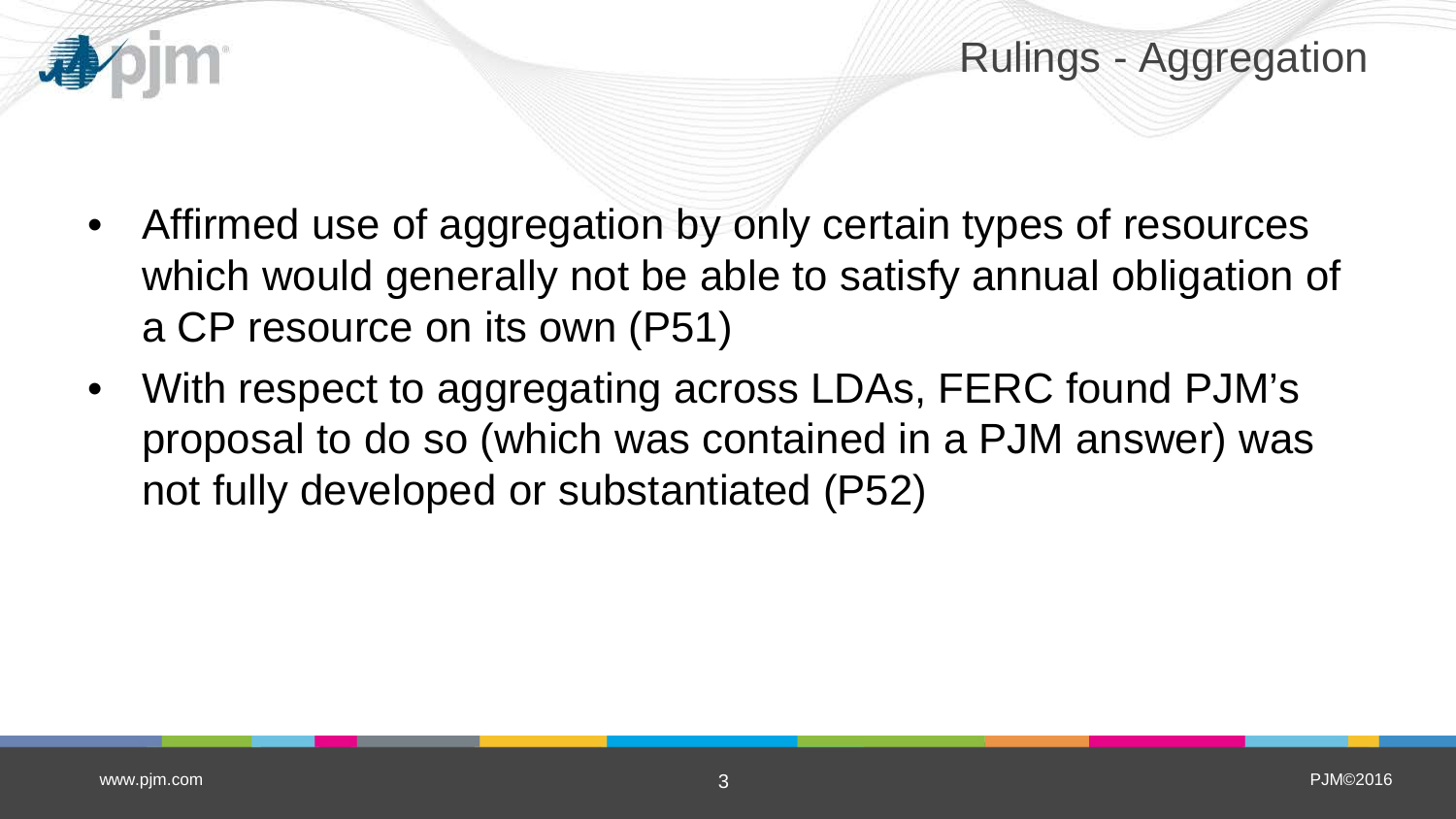

- Affirmed elimination of Limited and Extended Summer DR nonyear round resources do not provide equivalent service – could result in loss of reliability in non-summer months (P59)
- PJM has provided reasonable accommodation for participation by such resource types – transition and aggregation (P59)